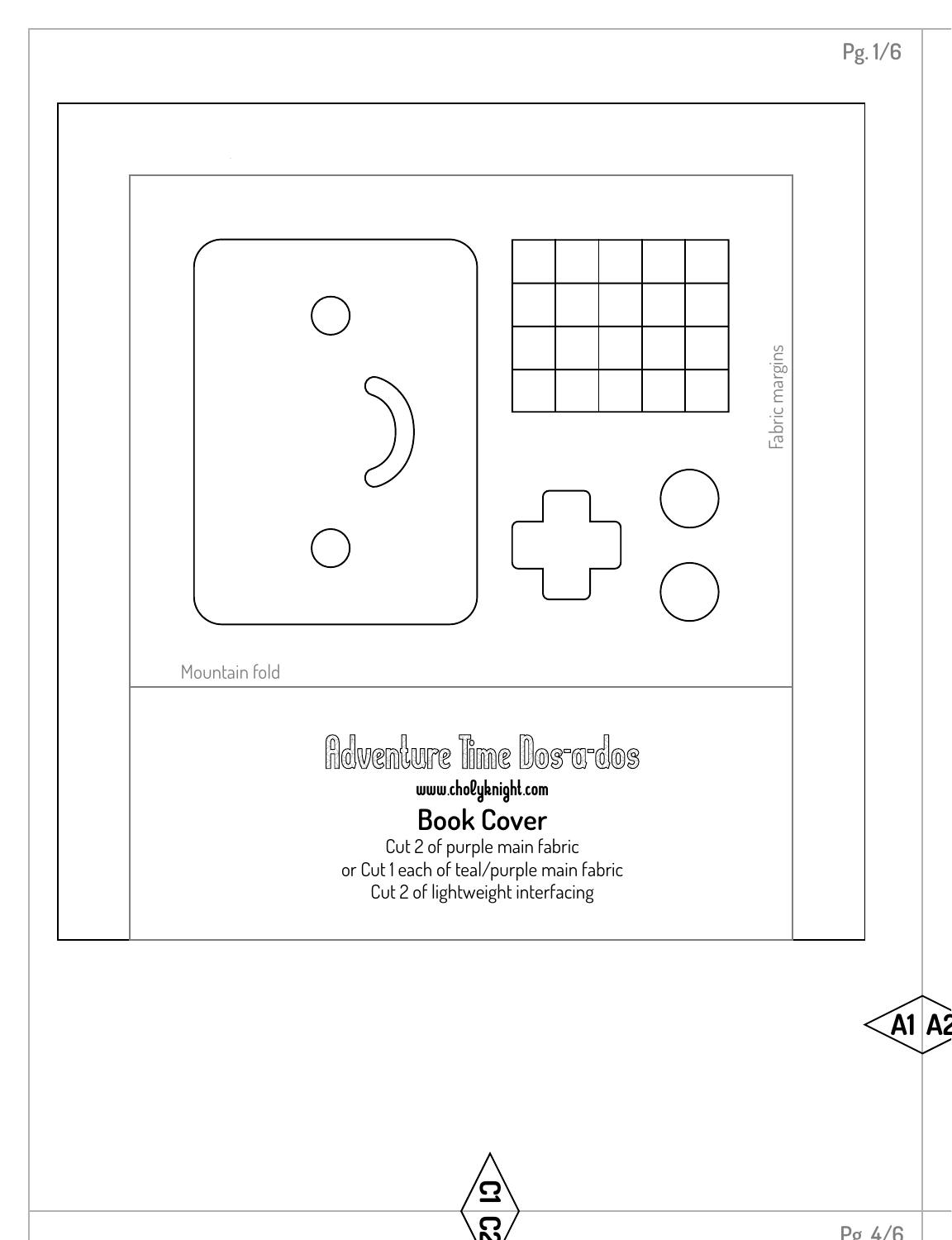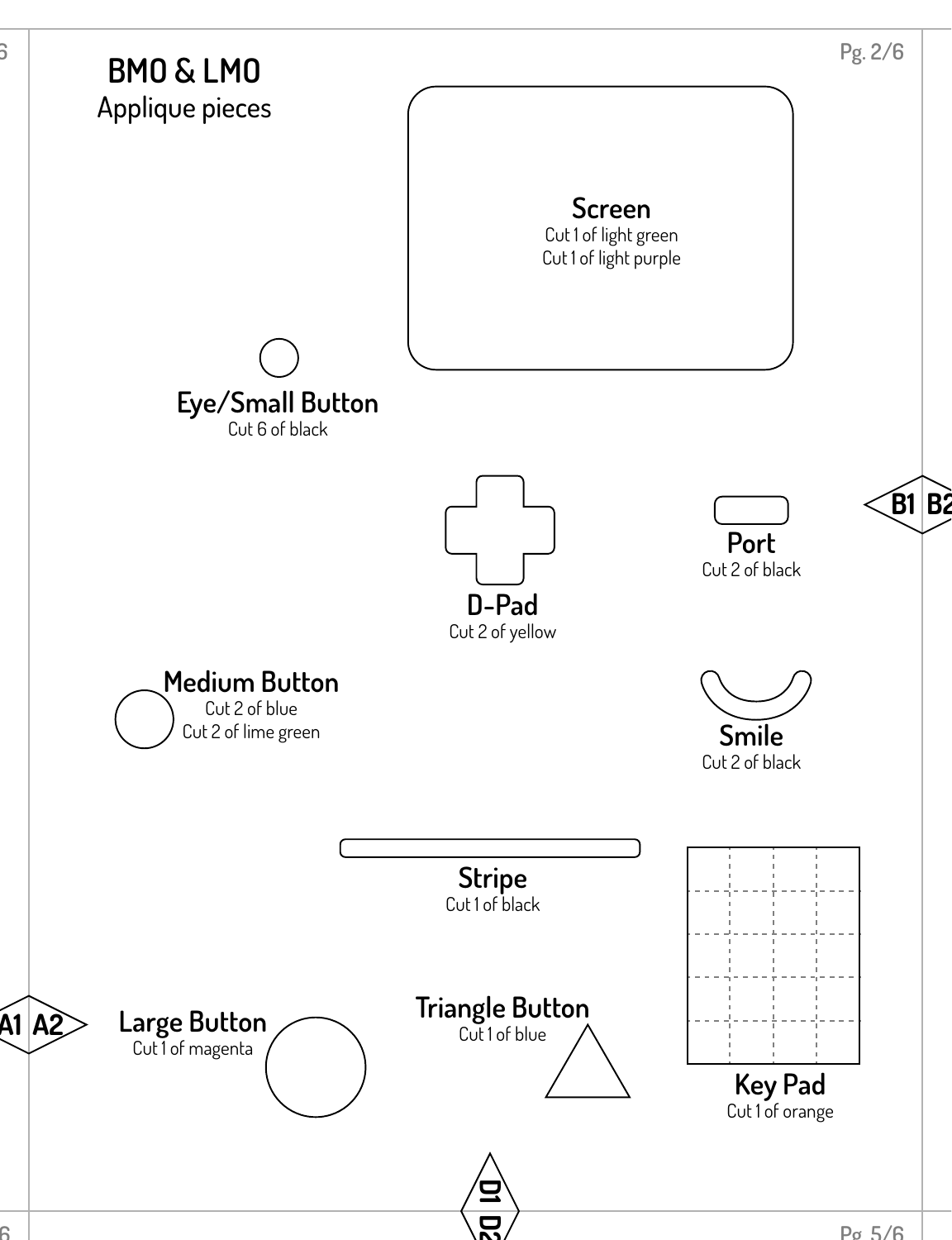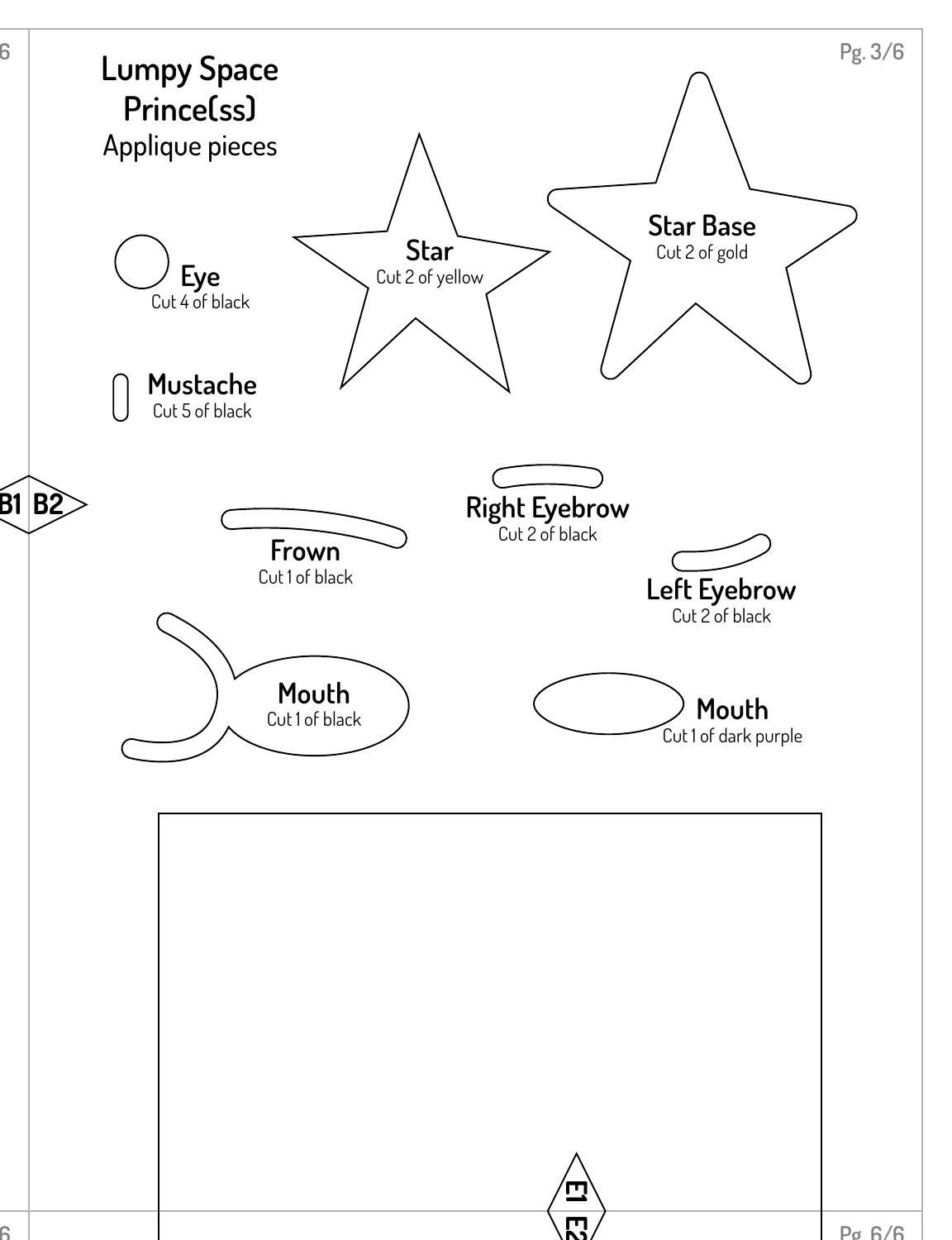| $\boldsymbol{\Xi}$<br>$\overline{\mathcal{C}}$ | Pg. 4/6      |
|------------------------------------------------|--------------|
|                                                |              |
|                                                |              |
|                                                |              |
|                                                |              |
|                                                |              |
|                                                |              |
| Valley fold                                    | $\leq$ F1 F2 |
|                                                |              |
|                                                |              |
|                                                |              |
|                                                |              |
|                                                |              |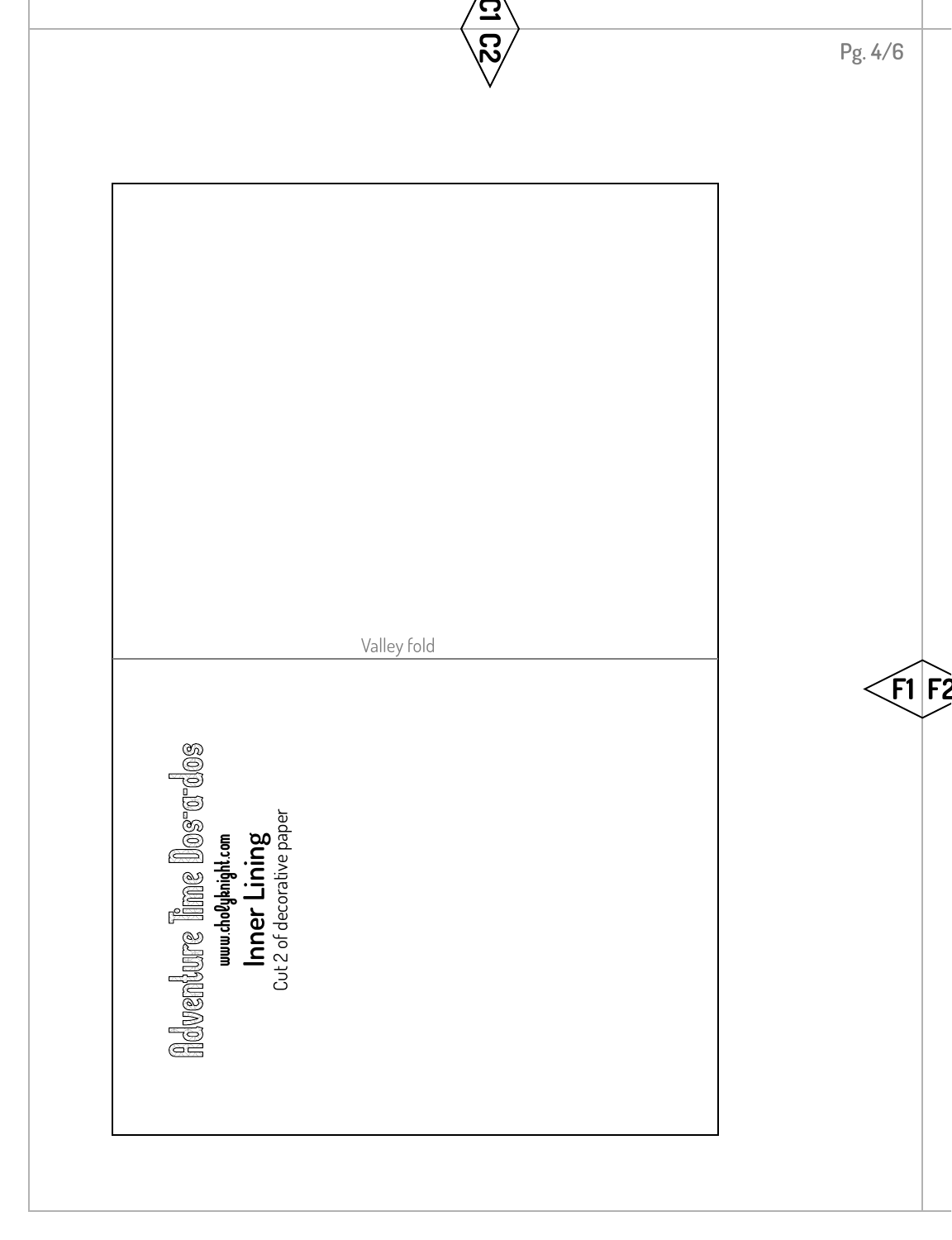